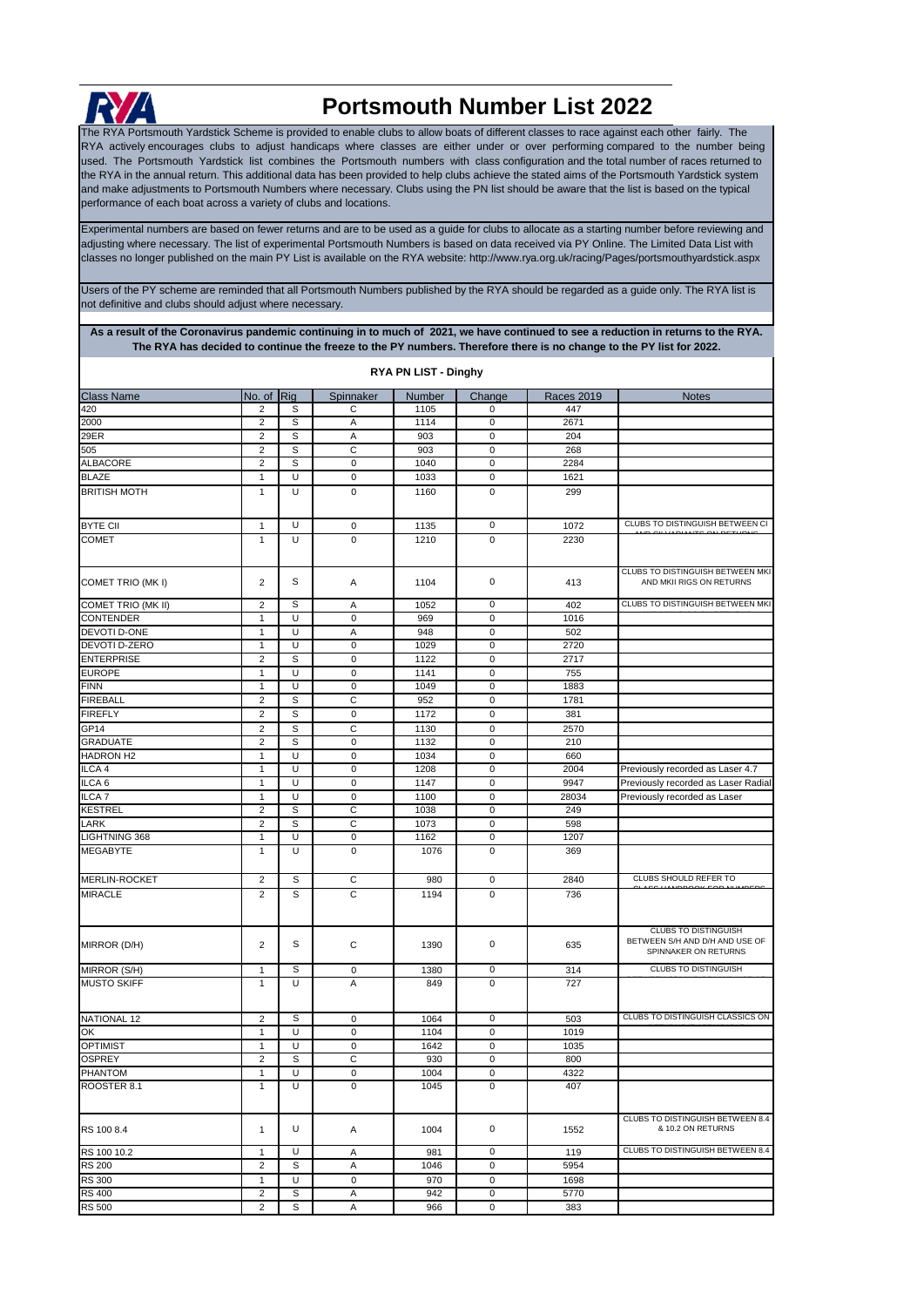| <b>RS 600</b>               | $\mathbf{1}$   | U              | $\mathbf 0$    | 920    | $\mathbf 0$     | 414         |                                                                             |
|-----------------------------|----------------|----------------|----------------|--------|-----------------|-------------|-----------------------------------------------------------------------------|
| <b>RS 700</b>               | $\mathbf{1}$   | U              | A              | 845    | $\mathbf 0$     | 412         |                                                                             |
| <b>RS 800</b>               | $\overline{2}$ | S              | A              | 799    | $\mathbf 0$     | 463         |                                                                             |
| RS AERO 5                   | $\mathbf{1}$   | U              | $\mathbf 0$    | 1136   | $\mathbf 0$     | 641         |                                                                             |
| RS AERO 7                   | $\mathbf{1}$   | U              | $\mathbf 0$    | 1065   | $\mathbf 0$     | 5536        |                                                                             |
| RS AERO 9                   | $\mathbf{1}$   | U              | $\Omega$       | 1014   | $\Omega$        | 2607        |                                                                             |
| <b>RS FEVA XL</b>           | $\overline{2}$ | S              | A              | 1244   | $\mathbf 0$     | 924         | CLUBS TO DISTINGUISH BETWEEN S<br>AND XL VARIANTS ON RETURNS                |
| <b>RS TERA PRO</b>          | $\mathbf{1}$   | U              | $\mathbf 0$    | 1359   | 0               | 476         | CLUBS TO DISTINGUISH BETWEEN<br>SPORT AND PRO VARIANTS ON<br><b>RETURNS</b> |
| RS TERA SPORT               | $\mathbf{1}$   | $\overline{U}$ | $\Omega$       | 1445   | $\mathbf 0$     | 471         | <b>CLUBS TO DISTINGUISH BETWEEN</b>                                         |
| <b>RS VAREO</b>             | $\mathbf{1}$   | U              | Α              | 1093   | 0               | 1405        |                                                                             |
| <b>RS VISION</b>            | $\overline{2}$ | S              | $\overline{A}$ | 1137   | $\Omega$        | 318         |                                                                             |
| <b>SCORPION</b>             | $\overline{2}$ | S              | $\mathsf{C}$   | 1041   | $\mathbf 0$     | 729         |                                                                             |
| <b>SEAFLY</b>               | $\overline{2}$ | S              | C              | 1071   | $\mathbf 0$     | 384         |                                                                             |
| SNIPE                       | $\overline{2}$ | S              | $\mathbf 0$    | 1108   | $\mathbf 0$     | 222         |                                                                             |
| SOLO                        | $\mathbf{1}$   | $\overline{U}$ | $\mathbf 0$    | 1142   | $\Omega$        | 21596       |                                                                             |
| <b>SOLUTION</b>             | $\mathbf{1}$   | U              | $\mathbf 0$    | 1092   | $\mathbf 0$     | 472         |                                                                             |
| <b>STREAKER</b>             | 1              | U              | $\mathbf 0$    | 1128   | $\mathbf 0$     | 5895        |                                                                             |
| <b>SUPERNOVA</b>            | $\mathbf{1}$   | U              | $\Omega$       | 1077   | $\Omega$        | 5909        |                                                                             |
| <b>TASAR</b>                | $\overline{2}$ | S              | $\mathbf 0$    | 1022   | $\mathbf 0$     | 1053        |                                                                             |
| <b>TOPPER</b>               | $\mathbf{1}$   | U              | $\mathbf 0$    | 1365   | $\mathbf 0$     | 3164        | CLUBS TO DISTINGUISH 4.2 RIG ON                                             |
| <b>WANDERER</b>             | $\overline{2}$ | S              | C              | 1193   | $\mathbf 0$     | 353         |                                                                             |
| WAYFARER                    | $\overline{2}$ | S              | C              | 1102   | $\mathbf 0$     | 2350        |                                                                             |
| <b>EXPERIMENTAL NUMBERS</b> |                |                |                |        |                 |             |                                                                             |
| <b>Class Name</b>           | No. of         | Rig            | Spinnaker      | Number | Change from '20 |             | <b>Notes</b>                                                                |
| <b>B14</b>                  | $\overline{2}$ | S              | A              | 860    | $\Omega$        |             |                                                                             |
| <b>BYTE CI</b>              | $\mathbf{1}$   | U              | $\mathbf 0$    | 1215   | $\mathbf 0$     |             | CLUBS TO DISTINGUISH BETWEEN CI                                             |
| CADET                       | $\overline{2}$ | S              | $\overline{C}$ | 1430   | $\mathbf 0$     |             |                                                                             |
| <b>CANOE INTERNATIONAL</b>  | $\mathbf{1}$   | S              | 0              | 884    | $\mathsf 0$     |             | CLUBS TO DISTINGUISH BETWEEN IC.                                            |
| <b>HORNET</b>               | $\overline{2}$ | S              | $\overline{C}$ | 955    | $\mathbf 0$     |             |                                                                             |
| <b>LASER STRATOS</b>        | $\overline{2}$ | S              | Α              | 1103   |                 | $\mathbf 0$ | <b>CLUBS TO DISTINGUISH BETWEEN</b><br><b>KEEL AND C/B</b>                  |
| TOPPER 4.2                  | $\mathbf{1}$   | U              | $\Omega$       | 1409   |                 | 0           | CLUBS TO DISTINGUISH 4.2 RIG ON<br><b>DETLIDNS</b>                          |

| <b>IRYA PN List - Keel</b> |                       |     |           |               |                    |                   |                             |  |  |
|----------------------------|-----------------------|-----|-----------|---------------|--------------------|-------------------|-----------------------------|--|--|
| <b>Class Name</b>          | No. of<br><b>Crew</b> | Rig | Spinnaker | <b>Number</b> | Change<br>from '20 | <b>Races 2019</b> | <b>Notes</b>                |  |  |
| <b>FLYING FIFTEEN</b>      | $\sim$                | S   | $\cap$    | 1021          |                    | 2531              | <b>CLUBS TO DISTINGUISH</b> |  |  |
| K <sub>1</sub>             |                       | S   |           | 1064          |                    | 1211              |                             |  |  |
| K <sub>6</sub>             |                       | S   | A         | 919           | 0                  | 227               |                             |  |  |

| <b>RYA PN List - Multi</b>                                                                          |                |     |             |               |                    |                   |                                                                                     |  |  |
|-----------------------------------------------------------------------------------------------------|----------------|-----|-------------|---------------|--------------------|-------------------|-------------------------------------------------------------------------------------|--|--|
| For any catamaran classes that do not appear on this list but that have a published SCHRS number on |                |     |             |               |                    |                   |                                                                                     |  |  |
|                                                                                                     |                |     |             |               |                    |                   |                                                                                     |  |  |
| <b>Class Name</b>                                                                                   | No. of<br>Crew | Rig | Spinnaker   | <b>Number</b> | Change<br>from '20 | <b>Races 2019</b> | <b>Notes</b>                                                                        |  |  |
| A CLASS                                                                                             | 1              | U   | 0           | 684           | $\mathbf 0$        | 108               | CLUBS TO DISTINGUISH BETWEEN                                                        |  |  |
| CATAPULT                                                                                            | 1              | U   | 0           | 898           | 0                  | 121               |                                                                                     |  |  |
| <b>CHALLENGER</b>                                                                                   |                | U   | 0           | 1173          | 0                  | 363               |                                                                                     |  |  |
| DART <sub>18</sub>                                                                                  | $\overline{2}$ | S   | $\mathbf 0$ | 832           | 0                  | 138               |                                                                                     |  |  |
| <b>FORMULA 18</b>                                                                                   | $\overline{2}$ | S   | A           | 670           | $\mathbf 0$        | 114               |                                                                                     |  |  |
| <b>HURRICANE 5.9 SX</b>                                                                             | $\overline{2}$ | S   | A           | 695           | 0                  | 317               | <b>SX CONFIG</b>                                                                    |  |  |
| <b>SPITFIRE</b>                                                                                     | $\overline{2}$ | S   | A           | 719           | $\Omega$           | 72                |                                                                                     |  |  |
| SPRINT 15                                                                                           | 1              | U   | 0           | 926           | 0                  | 622               | FORMERLY DART 15 - CLUBS TO<br>DISTINGUISH BETEEN SPRINT 15 AND<br>SPORT ON RETURNS |  |  |
| SPRINT 15 SPORT                                                                                     | 1              | S   | $\Omega$    | 904           | 0                  | 39                | FORMERLY DART 15 - CLUBS TO<br>DISTINGHISH BETEEN SODINT 15 AND                     |  |  |